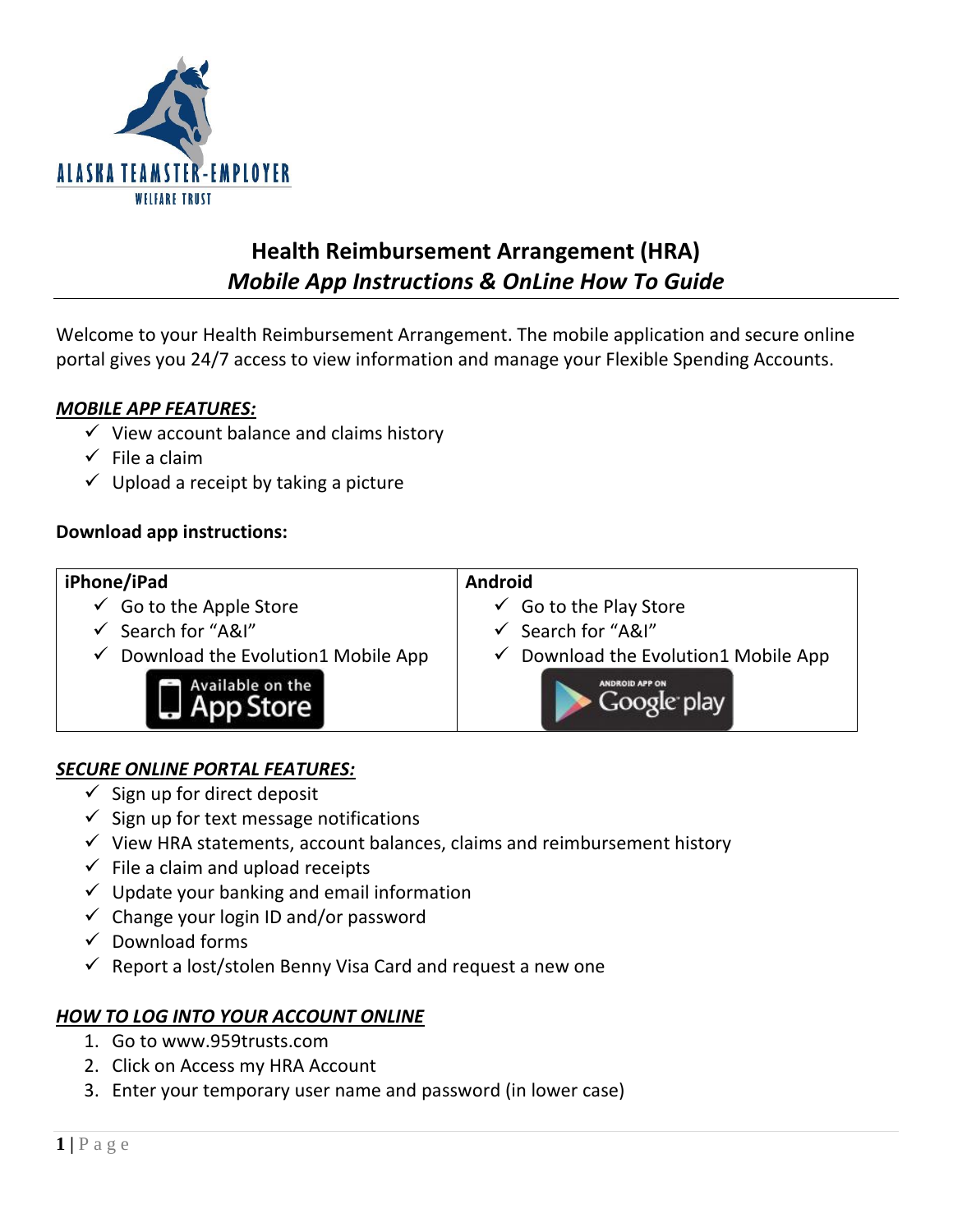- $\checkmark$  YOUR TEMPORARY USERNAME is the first letter of your first name, followed by your full last name, followed by the last four digits of your Social Security Number
- $\checkmark$  YOUR TEMPORARY PASSWORD is the last four digits of your Social Security Number, followed by your full last name

**For Example: Joe Smith 123-45-6789**  Username: jsmith6789 Password: 6789smith

4. Click "log in". You are required to change your username and password the first time you log in.

# *ON THE HOME PAGE*

- $\checkmark$  Navigate the menu bar at the top and links at the bottom
- $\checkmark$  View messages
- $\checkmark$  View and access action items that require your attention
- $\checkmark$  View and access account balances
- $\checkmark$  Submit a receipt

# *FILE CLAIMS AND UPLOAD RECEIPTS*

- 1. Click the "file claim" link on the home page or select this option on the "accounts" drop down menu.
- 2. Enter your claim information and upload the receipt. Even if you are not uploading the receipt(s) now, you will still need to click the "yes" option to continue.
- 3. To enter more than one claim, click "add another claim".
- 4. When all claims are entered, click "submit claims."
- 5. A claim confirmation page will appear. Print this form as a record of your submission. If you did not upload the receipt, print another claim confirmation form to submit to A&I Benefit Plan Administrators and attach the required receipts.

# *SIGN UP FOR DIRECT DEPOSIT*

- 1. Select "bank accounts" from the "profile" drop down menu
- 2. Select "add bank account"
- 3. Enter your bank account information and click "submit"

# *SIGN UP FOR TEXT MESSAGE NOTIFICATIONS*

- 1. Select "notification preferences" from the "notifications" drop down menu
- 2. Enter your mobile phone number, mobile carrier, and time zone
- 3. Select the notifications you would like to receive via text message

# *VIEW ACCOUNT ACTIVITY AND ACCOUNT BALANCE*

- 1. View directly on the home page; or
- 2. Select "account summary" from the "accounts" drop down menu